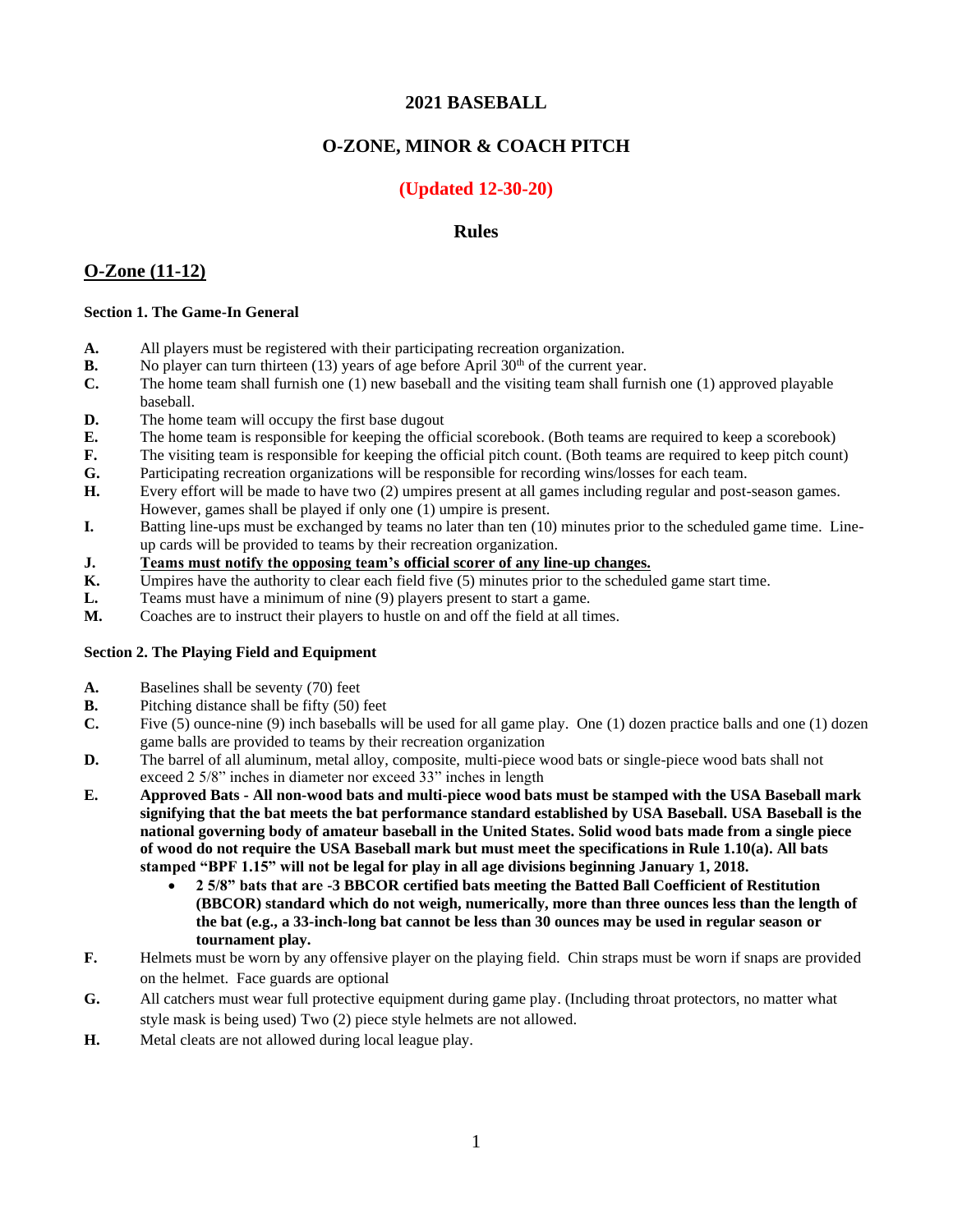### **Section 3. Regulation.**

- A. The completion of six (6) innings or eighty (80) minutes constitutes a complete game (no new inning can begin with five (5) minutes or less remaining).
- **B.** Mercy Rule: A team is winning by ten (10) runs or more after both teams have completed four (4) innings (three and one-half (3 ½) innings if the home team is winning) constitutes a regulation game.
- **C.** If the game is tied at the end of a regulation game, the game will be declared a tie during the regular season.
	- **DURING POST-SEASON PLAY ONLY**: Games will continue and the "International Tie-Breaker Rule" will apply. **\*International Tie-Breaker Rule: each team starts the inning with the player who completed the last official at bat as a base runner on second base and with one (1) out.**
- **D.** Games interrupted due to weather or any other reason will be rescheduled and finished from the point of interruption unless four (4) innings have been completed (home team **must** complete their half of the fourth inning).
- **E.** All decisions made by the umpires are final.

### **Section 6. Batter/Line-up**

- **A.** The batter cannot sling the bat. The batter shall be warned on the first offense, the batter will be called out on the second offense and any offense thereafter. \*Note – Slinging of the bat will be the sole judgment of the umpire\*
- **B.** Dropped 3rd Strike Uncaught/Dropped Third Strike Rule (**O-ZONE ONLY**) - If the catcher drops or misses strike three, the batter can run to first, unless occupied with less than two (2) out, and must be thrown or tagged out.
- **C.** Teams will use a continuous batting order (bat their entire roster) during regular season play.
	- **DURING POST-SEASON PLAY ONLY**, teams will have the option to use a continuous batting order or after batting their entire lineup once, teams may revert to their top nine (9) batters for the remainder of the post-season game. This decision must be made before the start of the game and shared with the opposing team and officials.

### **Section 7. Runner.**

- **A.** The runner cannot slide into first base. The runner will be called out for sliding into first base.
- **B.** The runner cannot slide head first into any base. The runner will be called out for sliding head first into any base. Runners may only slide head first when returning to a base.
- **C.** The runner can lead off or steal any base.
- **D.** The runner will be called out for running past a base without touching the base.
- **E.** It is mandatory that a courtesy runner is used for the catcher when there are two outs. The courtesy runner is the last batted out or any player not currently in the line-up

#### **Section 8. Defense.**

**A.** Each team will play nine defensive positions, including a pitcher, catcher, four infielders, and three outfielders. All outfielders must position themselves on the grass area, which signifies the beginning of the outfield. Free defensive substitution will be allowed

## **Section 9. Pitcher.**

## **Dixie Youth Pitch Count Limits and Mandatory Rest Rules**

| <b>League Age</b> | <b>Pitches Allowed Per Day</b> |
|-------------------|--------------------------------|
| $11 - 12$         | 85                             |

Warm up pitches do not count towards the pitch count.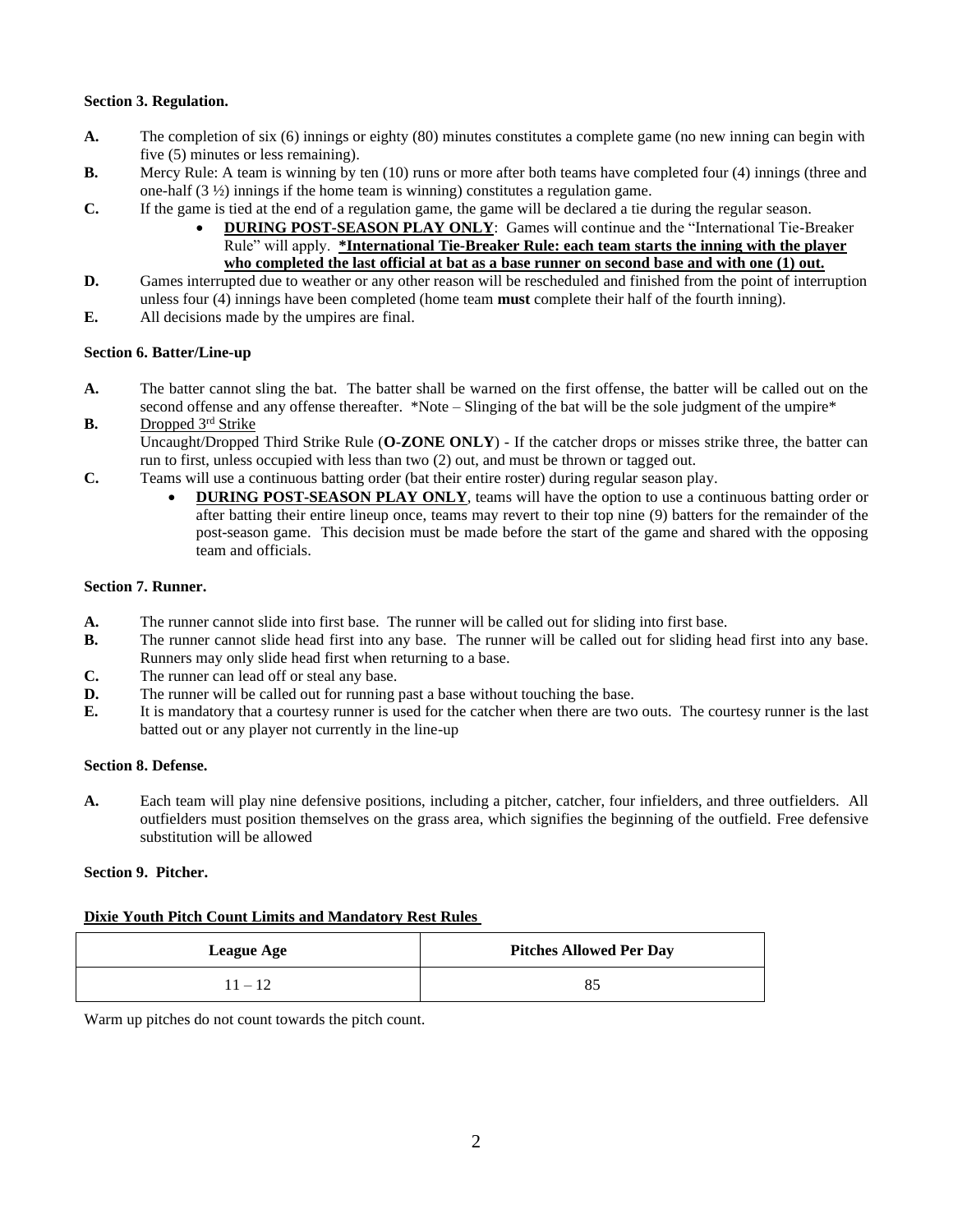If a pitcher reaches his max pitch count during an at-bat, the pitcher is allowed to continue until any of the following conditions occurs:

- 1. That batter reaches base;
- 2. That batter is put out;
- 3. The third out is made to complete the half-inning

A pitcher who delivers forty-one (41) or more pitches in a game cannot play the position of catcher for the remainder of **that calendar day**.

Any player who has played the position of catcher in any part of four (4) or more innings in a game is not eligible to pitch on **that calendar day.** (Catching a single pitch in an inning constitutes catching in that inning. Warm up pitches do not count.)

- If a player pitches sixty-six (66) pitches in a day, three (3) calendar days of rest must be observed.
- If a player pitches forty-six to sixty-five  $(46-65)$  pitches in a day, two  $(2)$  calendar days of rest must be observed.
- If a player pitches thirty-one to forty-five (31-45) pitches in a day, one (1) calendar day of rest must be observed.
- If a player pitches one to thirty  $(1-30)$  pitches in a day, no  $(0)$  calendar day of rest must be observed.

If a pitcher reaches a day(s) of rest threshold while facing a batter, the pitcher may continue to pitch until any of the following conditions occur: That batter reaches base; that batter is put out; the third out is made to complete the half-inning. The pitcher will only be required to observe the calendar day(s) rest for the threshold he/she reached during that at-bat, provided that pitcher is removed or the game is completed before delivering a pitch to another batter.

A pitcher shall be allowed to pitch in two or more games on the same calendar day provided he/she does not throw more than 30 cumulative pitches in the pervious game or games on the same calendar day.

Pitches in suspended/regulation tie games charged against pitcher's eligibility. If suspended games are resumed on another day, pitchers of record at the time the game was suspended will be allowed to pitch to the extent of their eligibility for that day if they have rested the proper amount of days.

Coaches are allowed three (3) total visits to the mound before removing that pitcher with a maximum of two (2) in an inning. On the third visit in an inning, that pitcher must be removed. On the fourth visit over multiple innings, the pitcher must be removed.

\*Note: A day's rest for a pitcher does not begin until the following day after a player has pitched. (Ex. Player X throws sixty (60) pitches on Monday night. Player X is not eligible to pitch again until Thursday)  $*$ 

#### **Sections 10. Coaches.**

- **A.** Only the head coach may represent or speak for the team.
- **B.** There will be a maximum of four (4) coaches in the dugout at any time during game play. There must be at least one coach in the dugout at all times.
- **C.** Two (2) offensive coaches will be allowed on the field during game play, first base coaching position and third base coaching position (base coaches may be either coaches or players).
- **D.** One (1) of the dugout coaches may serve as the scorekeeper. If not, the scorekeeper cannot sit in the dugout.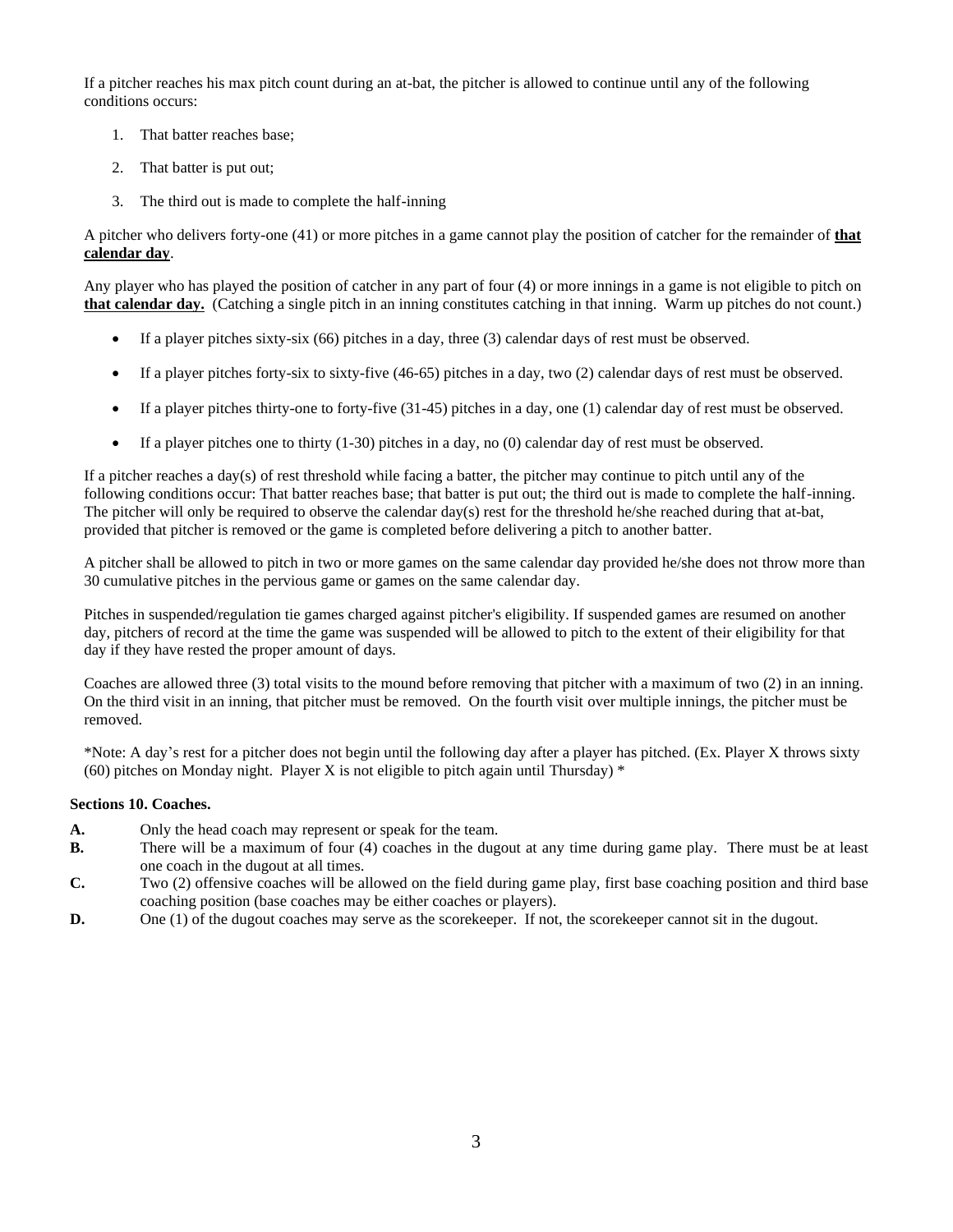# **Minor (9-10)**

## **Section 1. The Game-In General**

- **A.** All players must be registered with their participating recreation organization.
- **B.** No player can turn eleven  $(11)$  years of age before April  $30<sup>th</sup>$  of the current year.
- **C.** The home team shall furnish one (1) new baseball and the visiting team shall furnish one (1) approved playable baseball.
- **D.** The home team will occupy the first base dugout.
- **E.** The home team is responsible for keeping the official scorebook. (Both teams are required to keep a scorebook)
- **F.** The visiting team is responsible for keeping the official pitch count. (Both teams are required keep pitch count)
- **G.** Participating recreation organizations will be responsible for recording wins/losses for each team.
- **H.** Every effort will be made to have two (2) umpires present at all games including regular and post-season games. However, games shall be played if only one (1) umpire is present.
- **I.** Batting line-ups must be exchanged by teams no later than ten (10) minutes prior to the scheduled game time. Lineup cards will be provided to teams by their recreation organization.
- **J. Teams must notify the opposing team's official scorer of any line-up changes.**
- **K.** Umpires have the authority to clear each field five (5) minutes prior to the scheduled game start time.
- **L.** Teams must have a minimum of nine (9) players present to start a game.
- **M.** Coaches are to instruct their players to hustle on and off the field at all times.

## **Section 2. The Playing Field and Equipment**

- **A.** Baselines shall be sixty (60) feet.
- **B.** Pitching distance shall be forty-six (46) feet.
- **C.** Five (5) ounce-nine (9) inch baseballs will be used for all game play. One (1) dozen practice balls and one (1) dozen game balls are provided to teams by their recreation organization.
- **D.** The barrel of all aluminum, metal alloy, composite, multi-piece wood bats or single-piece wood bats shall not exceed 2 5/8" inches in diameter nor exceed 33" inches in length
- **E. Approved Bats - All non-wood bats and multi-piece wood bats must be stamped with the USA Baseball mark signifying that the bat meets the bat performance standard established by USA Baseball. USA Baseball is the national governing body of amateur baseball in the United States. Solid wood bats made from a single piece of wood do not require the USA Baseball mark but must meet the specifications in Rule 1.10(a). All bats stamped "BPF 1.15" will not be legal for play in all age divisions beginning January 1, 2018.** 
	- **2 5/8" bats that are -3 BBCOR certified bats meeting the Batted Ball Coefficient of Restitution (BBCOR) standard which do not weigh, numerically, more than three ounces less than the length of the bat (e.g., a 33-inch-long bat cannot be less than 30 ounces may be used in regular season or tournament play.**
- **F.** Helmets must be worn by any offensive player on the playing field. Chin straps must be worn if snaps are provided on the helmet. Face guards are optional.
- **G.** All catchers must wear full protective equipment during game play. (Including throat protector, no matter what style mask is being used). Two (2) piece style helmets are not allowed.
- **H.** Metal cleats are not allowed during local league play.

## **Section 3. Regulation.**

- **A.** The completion of six (6) innings or eighty (80) minutes constitutes a complete game. (No new inning can begin with five  $(5)$  minutes or less remaining)
- **B.** There is a seven (7) run max per inning. More than seven (7) runs may be scored when, an over the fence home run or ground-rule double forces runs to score. This applies to all innings. Unless the mercy rule or the time limit is reached. If the final inning is reached by time limit and a team is down by eight (8) runs or more the game will continue until the seventy-five (75) minute mark is reached. This will be a drop-dead rule; once the seventy-five (75) minute mark is reached the game will be called.
- **C.** If the sixth  $(6<sup>th</sup>)$  inning is reached, the max run rule will be lifted and the inning will only be completed once three (3) outs are recorded.
- **D.** Mercy Rule: A team is winning by ten (10) runs or more after both teams have completed four (4) innings (three and one-half (3 ½) innings if the home team is winning) constitutes a regulation game
- **E.** If the game is tied at the end of a regulation game, the game will be declared a tie during the regular season.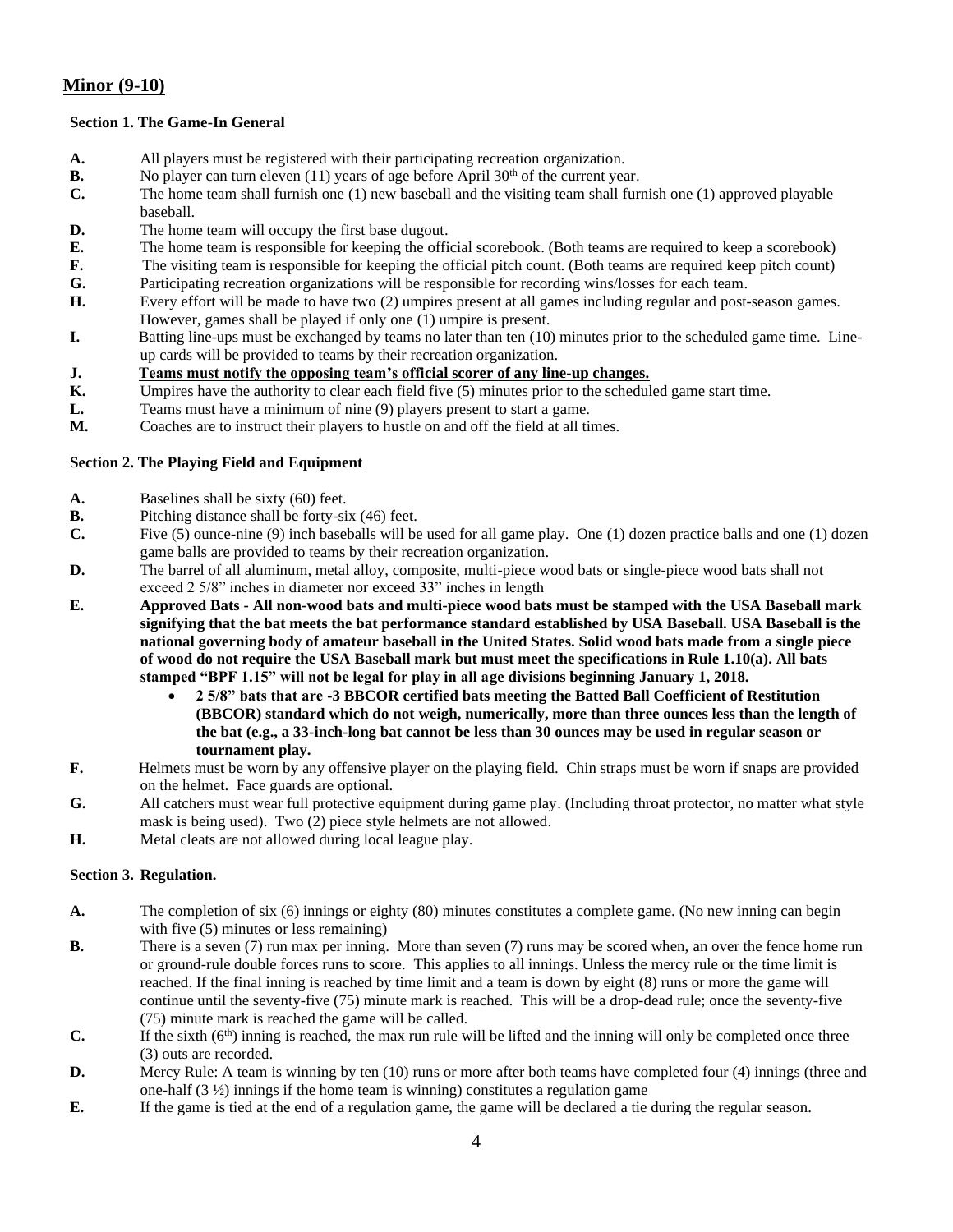- **DURING POST-SEASON PLAY ONLY**: Games will continue and the "International Tie-Breaker Rule" will apply. **\*International Tie-Breaker Rule: each team starts the inning with the player who completed the last official at bat as a base runner on second base and with one (1) out.**
- **F.** Games interrupted due to weather or any other reason will be rescheduled unless three innings have been completed (home team **must** complete their half of the third inning).
- **G.** All decisions made by the umpires are final.

### **Section 6. Batter.**

- **A.** The batter cannot sling the bat. The batter shall be warned on the first offense, the batter will be called out on the second offense and any offense thereafter. \*Note – Slinging of the bat will be the sole judgment of the umpire.
- **B.** Dropped  $3^{rd}$  Strike Will not be played in the minor division. If the  $3^{rd}$  strike is not caught by the catcher the batter is simply a recorded out
- **C.** Teams will use a continuous batting order (Bat Entire Roster).

### **Section 7. Runner.**

- **A.** The runner cannot slide into first base. The runner will be called out for sliding into first base.
- **B.** The runner cannot slide head first into any base. The runner will be called out for sliding head first into any base. Runners may only slide head first when returning to a base.
- **C.** The runner can steal any base. The runner will be called out for leaving the base before the ball reaches home plate
- **D.** The runner will be called out for running past a base without touching the base.
- **E.** It is mandatory that a courtesy runner is used for the catcher when there are two outs. The courtesy runner is the last batted out.

## **Section 8. Defense.**

A. Each team will play ten (10) defensive positions, including a pitcher, catcher, four infielders and four outfielders. All outfielders must position themselves on the grass area, which signifies the beginning of the outfield.

### **Section 9. Pitcher.**

## **Dixie Youth Pitch Count Limits and Mandatory Rest Rules**

| <b>League Age</b> | <b>Pitches Allowed Per Day</b> |
|-------------------|--------------------------------|
| $9 - 10$          |                                |

Warm up pitches do not count towards the pitch count.

If a pitcher reaches his max pitch count during an at-bat, the pitcher is allowed to continue until any of the following conditions occurs:

- 1. That batter reaches base;
- 2. That batter is put out;
- 3. The third out is made to complete the half-inning

A pitcher who delivers forty-one (41) or more pitches in a game cannot play the position of catcher for the remainder of **that calendar day**.

Any player who has played the position of catcher in any part of four (4) or more innings in a game is not eligible to pitch on **that calendar day.** (Catching a single pitch in an inning constitutes catching in that inning. Warm up pitches do not count.)

If a pitcher reaches a day(s) of rest threshold while facing a batter, the pitcher may continue to pitch until any of the following conditions occur: That batter reaches base; that batter is put out; the third out is made to complete the half-inning.

• If a player pitches sixty-six (66) pitches in a day, three (3) calendar days of rest must be observed.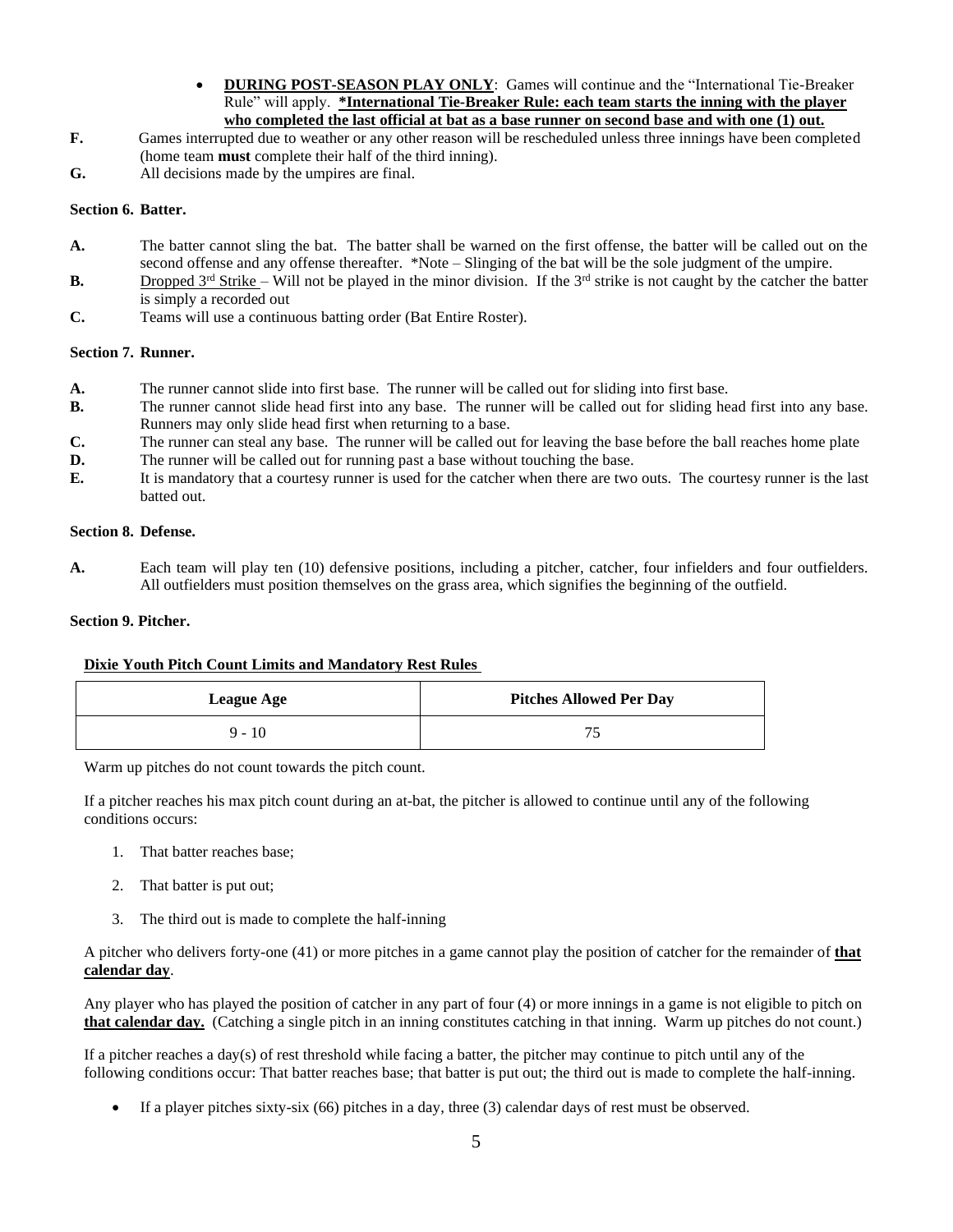- If a player pitches forty-six to sixty-five (46-65) pitches in a day, two (2) calendar days of rest must be observed.
- If a player pitches thirty-one to forty-five (31-45) pitches in a day, one (1) calendar day of rest must be observed.
- If a player pitches one to thirty (1-30) pitches in a day, no (0) calendar day of rest must be observed.

The pitcher will only be required to observe the calendar day(s) rest for the threshold he/she reached during that at-bat, provided that pitcher is removed or the game is completed before delivering a pitch to another batter.

A pitcher shall be allowed to pitch in two or more games on the same calendar day provided he/she does not throw more than 30 cumulative pitches in the previous game or games on the same calendar day.

Pitches in suspended/regulation tie games charged against pitcher's eligibility. If suspended games are resumed on another day, pitchers of record at the time the game was suspended will be allowed to pitch to the extent of their eligibility for that day if they have rested the proper amount of days.

Coaches are allowed three (3) total visits to the mound before removing that pitcher with a maximum of two (2) in an inning. On the third visit in an inning, that pitcher must be removed. On the fourth visit over multiple innings, the pitcher must be removed.

\*Note: A day's rest for a pitcher does not begin until the following day after a player has pitched. (Ex. Player X throws sixty (60) pitches on Monday night. Player X is not eligible to pitch again until Thursday)  $*$ 

## **Sections 10. Coaches.**

- **A.** Only the head coach may represent or speak for the team.
- **B.** There will be a maximum of four (4) coaches in the dugout at any time during game play. There must be at least one coach in the dugout at all times.
- **C.** Two (2) offensive coaches will be allowed on the field during game play, first base coaching position and third base coaching position (base coaches may be either coaches or players).
- **D.** One (1) of the dugout coaches may serve as the scorekeeper. If not, the scorekeeper cannot sit in the dugout.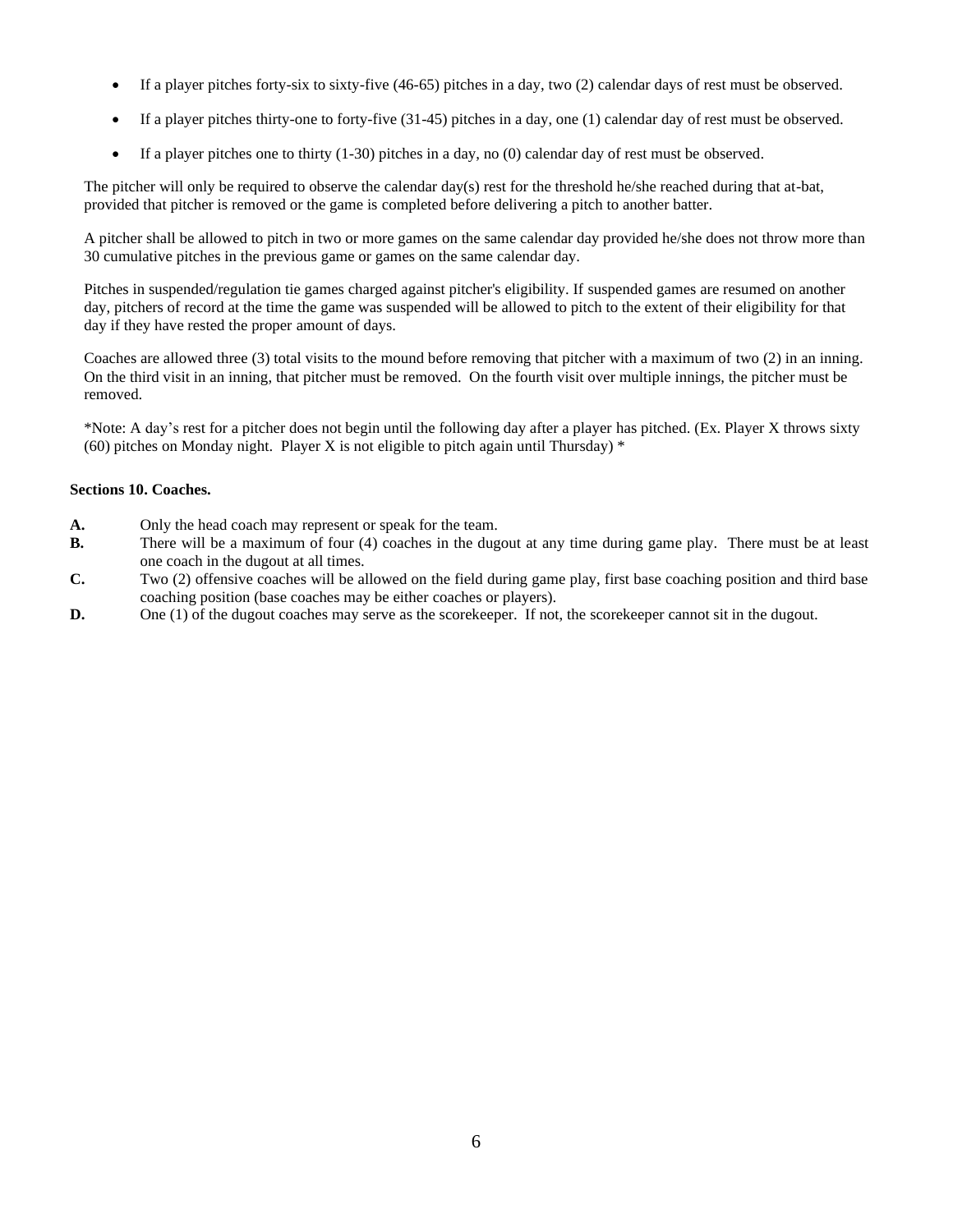# **Coach Pitch (7-8)**

## **Section 1. The Game-In General.**

- A. All players must be registered with their participating recreation organization.
- B. No player can turn nine (9) years of age before April  $30<sup>th</sup>$  of the current year.
- C. The home team shall furnish three baseballs and the visiting team shall furnish two baseballs for all regular season games. All baseballs used during the course of the game must be approved by the umpire.
- D. The home team will occupy the first base dugout. (Both teams are required to keep a scorebook)
- E. Every effort will be made to have two (2) umpires present at all games including regular season and post-season games. However, the game shall be played if only one umpire is present.
- F. Participating recreation organizations will be responsible for recording the win/loss for each team.
- G. Batting line-ups must be exchanged by the teams no later than ten (10) minutes prior to the scheduled game time. Line-up cards are provided to teams by their recreation organization.
- H. Teams will use a continuous batting order for the entire game. In the event a player is injured, the opposing team official scorer will be notified and said player will be out for the remainder of said game with no penalty in the batting order. **Each team must notify the opposing team official scorer of any line-up changes.**
- I. Teams may play with a minimum of eight  $(8)$  players with the penalty of the ninth  $(9<sup>th</sup>)$  batter being an automatic out.
- J. Umpires have the authority to clear each field at least five (5) minutes prior to the scheduled starting time of the game. If the second game is a late start, then the game will begin as soon as possible after the first game has concluded.
- K. Coaches are to instruct their players to hustle on and off the field at all times.

## **Section 2. The Playing Field and Equipment.**

- A. Baselines shall be sixty (60) feet.
- B. A coach of the batting team will pitch to his/her team.
- C. There will be a twelve (12) foot diameter circle pitching area. The center of the circle will be forty-six (46) feet from the back edge of home plate.
- D. Five (5) ounce-nine (9) inch baseballs will be used for all game play. One (1) dozen practice balls and one (1) dozen game balls are provided to teams by their recreation organization.
- E. The barrel of all aluminum, metal alloy, composite, multi-piece wood bats or single-piece wood bats shall not exceed 2 5/8" inches in diameter nor exceed 33" inches in length

Approved Bats - All non-wood bats and multi-piece wood bats must be stamped with the USA Baseball mark signifying that the bat meets the bat performance standard established by USA Baseball. USA Baseball is the national governing body of amateur baseball in the United States. Solid wood bats made from a single piece of wood do not require the USA Baseball mark but must meet the specifications in Rule 1.10(a). All bats stamped "BPF 1.15" will not be legal for play in all age divisions beginning January 1, 2018.

- 2 5/8" bats that are -3 BBCOR certified bats meeting the Batted Ball Coefficient of Restitution (BBCOR) standard which do not weigh, numerically, more than three ounces less than the length of the bat (e.g., a 33-inch-long bat cannot be less than 30 ounces may be used in regular season or tournament play.
- F. Helmets: Must be worn by any offensive player on the playing field. Chin straps must be worn if snaps are provided on helmet. Face guards are optional.
- G. All catchers must wear full catcher protective equipment during game play. The catcher may use a fielder's glove or catcher's mitt. The catcher must be in the catcher's box and in the squat position when the ball is pitched.
- H. Metal cleats will not be allowed during game play.

#### **Section 3. Regulation.**

- A. The completion of six (6) innings or seventy-five (75) minutes constitutes a regulation game (no new inning can begin with five (5) minutes or less).
- B. Mercy Rule: A team is winning by ten (10) runs after both teams have completed four innings (three and one-half innings (3 ½) if the home team is winning) constitutes a regulation game.
- C. If the game is tied at the end of a regulation game, the game will be declared at tie.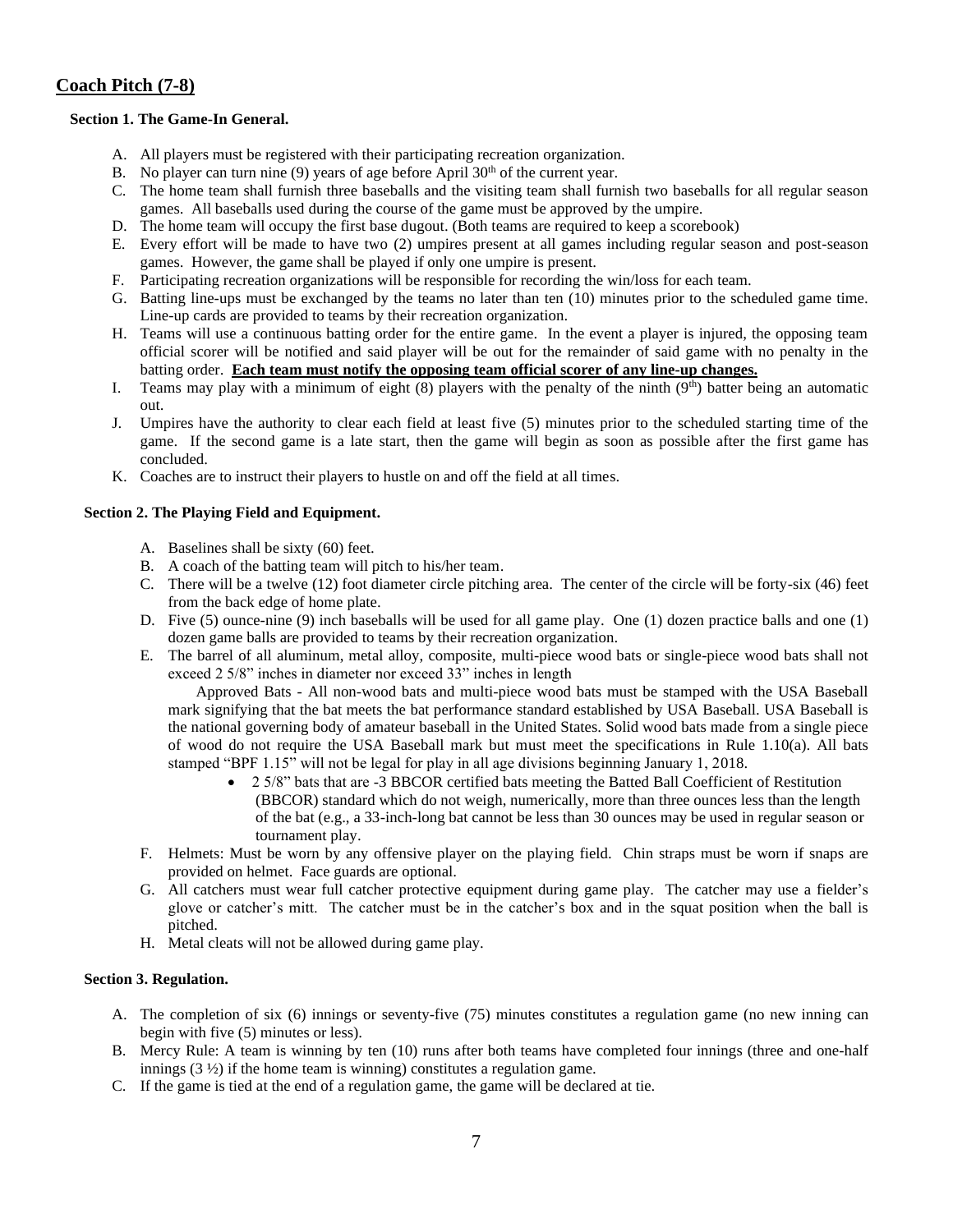- **DURING POST-SEASON PLAY ONLY**: Games will continue and the "International Tie-Breaker Rule" will apply. **\*International Tie-Breaker Rule: each team starts the inning with the player who completed the last official at bat as a base runner on second base and with one (1) out.**
- D. Games interrupted due to weather or any other reason will be rescheduled unless four (4) innings have been completed (home team **must** complete their half of the fourth inning).
- E. All decisions made by the umpires are final.

### **Section 4. Live Ball and Timeout.**

- A. The ball becomes live, once the batter puts the ball into the field of play by hitting the ball with the bat. Runners may not advance or leave their occupied base until the ball is hit by the batter.
- B. Timeout must be granted by the umpire for the ball to be considered dead.
- C. Timeout may be called by the umpire when:
	- a. The player pitcher has possession of the ball inside the pitcher's circle Or
	- b. The umpire at his/her discretion may call time, after each play comes to its natural end. (Example: Lead runner has abandoned any effort to advance further)
- D. If a base runner is past the halfway mark between the bases, when timeout is granted by the umpire, the runner will be awarded the next base. If not, the runner will return to the previous base. Unless forced to advance by a trailing runner.
- E. If a player is struck by a thrown or batted ball and in the opinion of the umpire, the impact of the ball striking the player is sufficient enough to injure or incapacitate the player, the game will cease. At that point, immediate attention will be given to the injured player and all runners will advance one base if the umpire feels the runners would have advanced to that base had not an injury occurred. Play will resume only when the umpire declares.

#### **Section 5. Inning.**

A. There will be a five (5) run max per inning. More than five (5) runs may be scored when, an over the fence home run or ground-rule double forces runs to score. This applies to all innings. Unless the mercy rule or the time limit is reached. If the final inning is reached by time limit and a team is down by six (6) runs or more the game will continue until the seventy (70) minute mark is reached. This will be a drop-dead rule; once the seventy (70) minute mark is reached the game will be called.

#### **Section 6. Batter.**

- A. The batter will be allowed five (5) pitches or three (3) swings before being called out (there will be no walks). On the fifth (5<sup>th</sup>) pitch, if the pitch is fouled off, a sixth (6<sup>th</sup>) pitch will be granted. The batter must put the sixth (6<sup>th</sup>) pitch in fair play or the batter will be called out.
- B. The batter cannot bunt. A bunt is defined as an obvious attempt by the batter to bunt the ball, including but not limited to "squaring to bunt." The batter shall be warned if the batter does not make contact, the batter will be called out if the batter makes contact and the ball will be dead.
- C. The batter cannot sling the bat. The batter shall be warned on the first offense, the batter will be called out on the second offense and any offense thereafter.

### **Section 7. Runner**

- A. The runner cannot slide into first base. The runner will be called out for sliding into first base.
- B. The runner cannot slide head first into any base. The runner will be called out for sliding head first into any base.
- C. The runner cannot lead off or steal any base. The runner will be called out for leaving the base before the batter makes contact with the ball.
- D. If a defensive player throws the ball to a defensive player at any base and the ball is overthrown and is not catchable, the runner(s) may advance one base only **with the risk of being put out.** The play is still live and all runners have the chance of being put out or tagged out. The play is dead once the runners reach the **ONE** extra base.
- E. The runner will be called out for running past a base without touching the base
- F. Two runners may not occupy a base, but if, while the ball is live, two runners are touching the base, the following runner shall be out when tagged. The preceding runner is entitled to the base.
- F. A three (3) foot chalk line perpendicular to the base path will be drawn halfway between first base and second base, halfway between second base and third base and halfway between third base and home plate. When the ball is